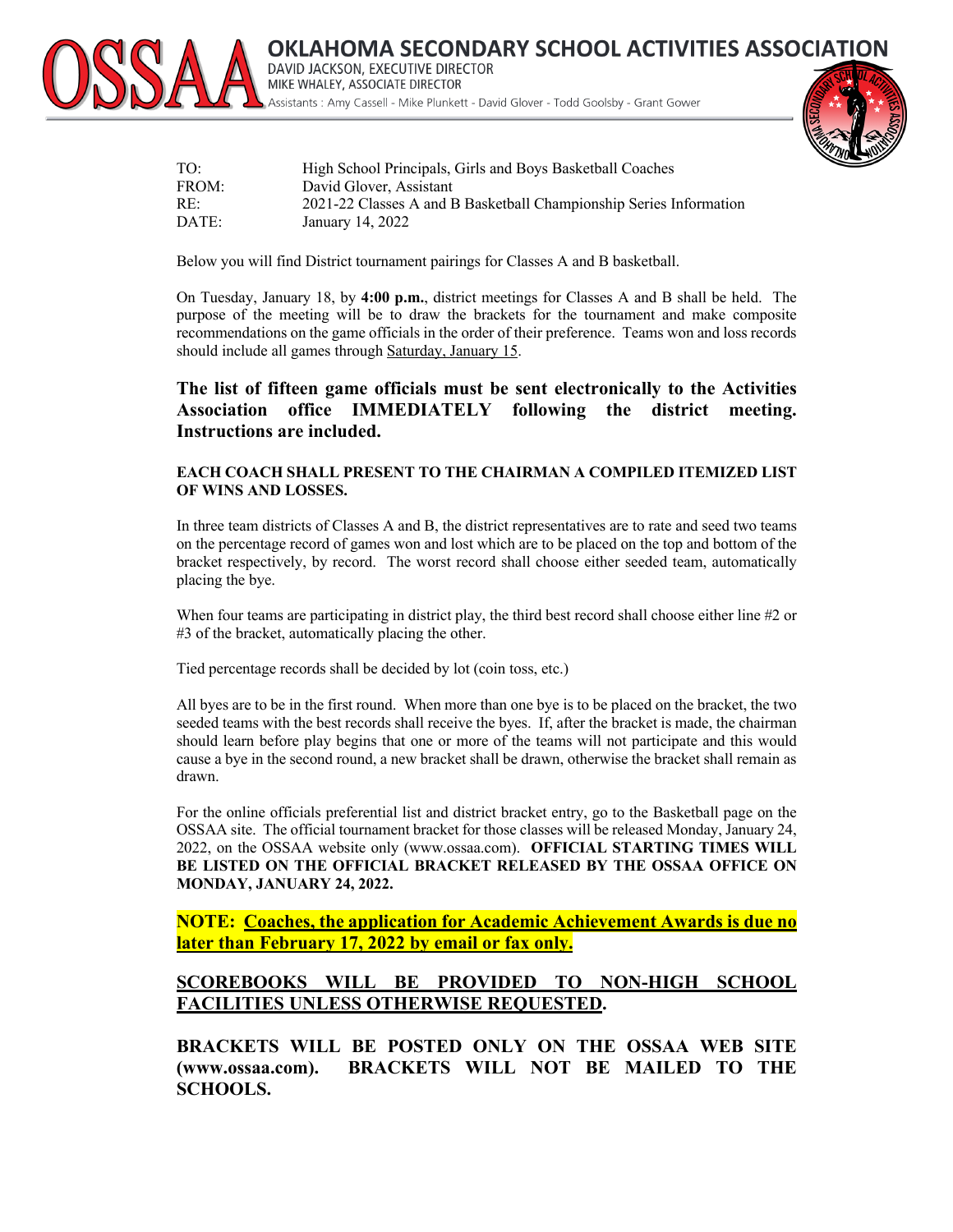(Page 2 of 2)

# **LIST OF AVAILABLE PLAYOFF OFFICIALS**

The link **"List of Available Playoff Officials"** for the 2022 Basketball Playoffs is located within the **"Preferential Officials List and Bracket Entry Site"** located on the OSSAA Rankings site. The link will open at 4:00 p.m. on January 14 and close at noon on January 19. You may login to the OSSAA Rankings Site as if to rank.

# **RECORDING YOUR PREFERENTIAL OFFICIALS AND DISTRICT BRACKETS**

To record the list of preferential officials and bracket entry, access the link **"Preferential Officials List and Bracket Entry Site"** located on the OSSAA Rankings website. *NOTE: Listing officials on your Preferential List that ARE NOT on the "List of Available Playoff Officials" will render your District's Preferential List INVALID when assignments are made by OSSAA.*

# **DIRECTION OF USE OF SITE**

Click on the link **"Directions for Accessing the Preferential Officials List 2022"** on the Basketball Page of the OSSAA website for instructions on how to use the site.

# **SITE AVAILABILITY**

For Classes A and B, the preferential link will open at 4 p.m. on January 14, and close at NOON on January 19. For Classes 2A, 3A, 4A, the preferential link will open at 4 p.m. on February 14, and close at NOON on February 9. Preferential lists and bracket entry will not be allowed after the link is closed.

# **REPORTING RESULTS FROM BASKETBALL PLAY-OFF CONTESTS**

**For Classes B, A, 2A, 3A, and 4A, beginning with the first game of the District tournament, and from that point forward into the basketball play-offs, it is mandatory that results from each contest be entered into the school's schedule no later than 24 hours after the conclusion of the contest.**

**Any coach failing to report the score within 24 hours of the conclusion of a contest will initially be notified in writing of his or her failure to comply by OSSAA Staff. A copy of that correspondence will be sent to the coaches' school administrator as well. A second incident of failure to report will result in the coach being placed on warning for a period on one year. A third and each subsequent failure to report will result in the suspension of the coach for the next contest.**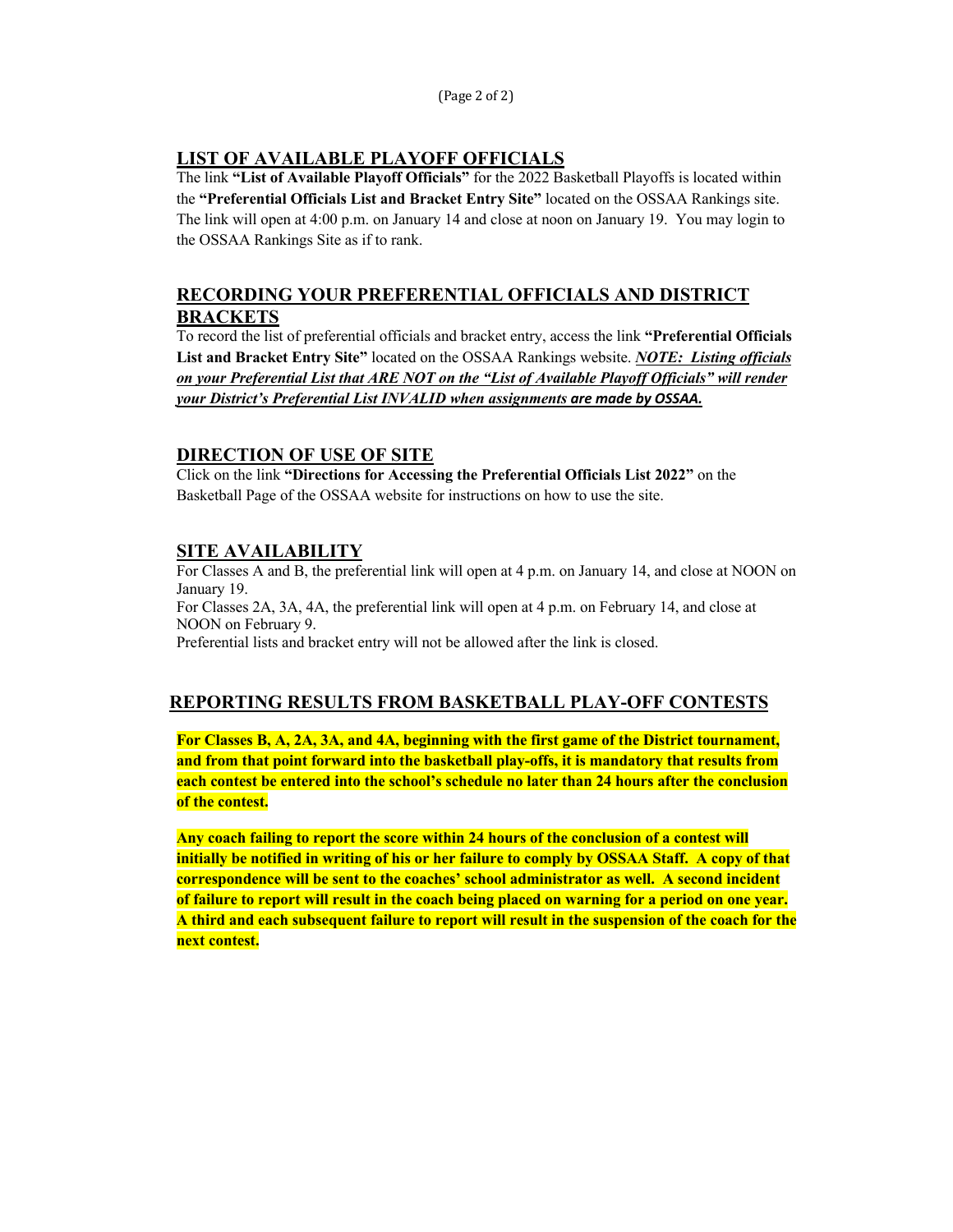## OKLAHOMA SECONDARY SCHOOL ACTIVITIES ASSOCIATION

P.O. Box 14590 or 7300 N. Broadway Extension, Oklahoma City, OK 73113-0590

On Tuesday, January 18 by **4:00 p.m.** district meetings shall be held at the tournament sites. The purpose of the meeting will be to draw the brackets for the tournament and make composite recommendations on the game officials in the order of their preference. Please do not consider this the official bracket. The official bracket, with starting game times, will be released on the OSSAA web site (www.ossaa.com) on January 24.

Please refer to page **BB8** of the Basketball Manual for pairings in drawing the tournament brackets.

It is imperative that the tournament managers complete the tournament bracket on ossaarankings.com immediately following the January 18 meeting so the official tournament bracket can be released January 24.

## **DISTRICT BASKETBALL ASSIGNMENTS**

## **CLASS A AREA I**

## **BOYS & GIRLS**

| DISTRICT 1 - At - Arapaho-Butler      |        | Thomas-Fay-Custer, Cheyenne/Reydon      |                   |                 |
|---------------------------------------|--------|-----------------------------------------|-------------------|-----------------|
| DISTRICT 2 - At -                     |        | Frontier<br>OK Bible, Covington-Douglas |                   |                 |
| DISTRICT 3 - At -                     |        | <b>Texhoma</b><br>Turpin, Mooreland     |                   |                 |
| DISTRICT 4 - At -                     |        | Drummond<br>Waukomis, Pond Creek-Hunter |                   |                 |
| <b>REGIONAL MAIN SITE - Mooreland</b> |        |                                         | <b>SUB-SITE -</b> | Arapaho-Butler  |
|                                       |        |                                         |                   |                 |
| DISTRICT 5 - At -                     |        | <b>Seiling</b><br>Canton, Ringwood      |                   |                 |
| DISTRICT 6 - At -                     |        | Garber<br>Pioneer-Pleasant Vale, Prue   |                   |                 |
| <b>DISTRICT 7-</b>                    | $At -$ | <b>Cherokee</b><br>Laverne, Woodland    |                   |                 |
| DISTRICT 8- At -                      |        | Vici<br>Shattuck, Fargo-Gage/Ft. Supply |                   |                 |
| <b>REGIONAL MAIN</b><br>SITE-         |        | Garber                                  | <b>SUB-SITE -</b> | Seiling $(5,8)$ |

**AREA SITE – Stride Bank Center-Enid**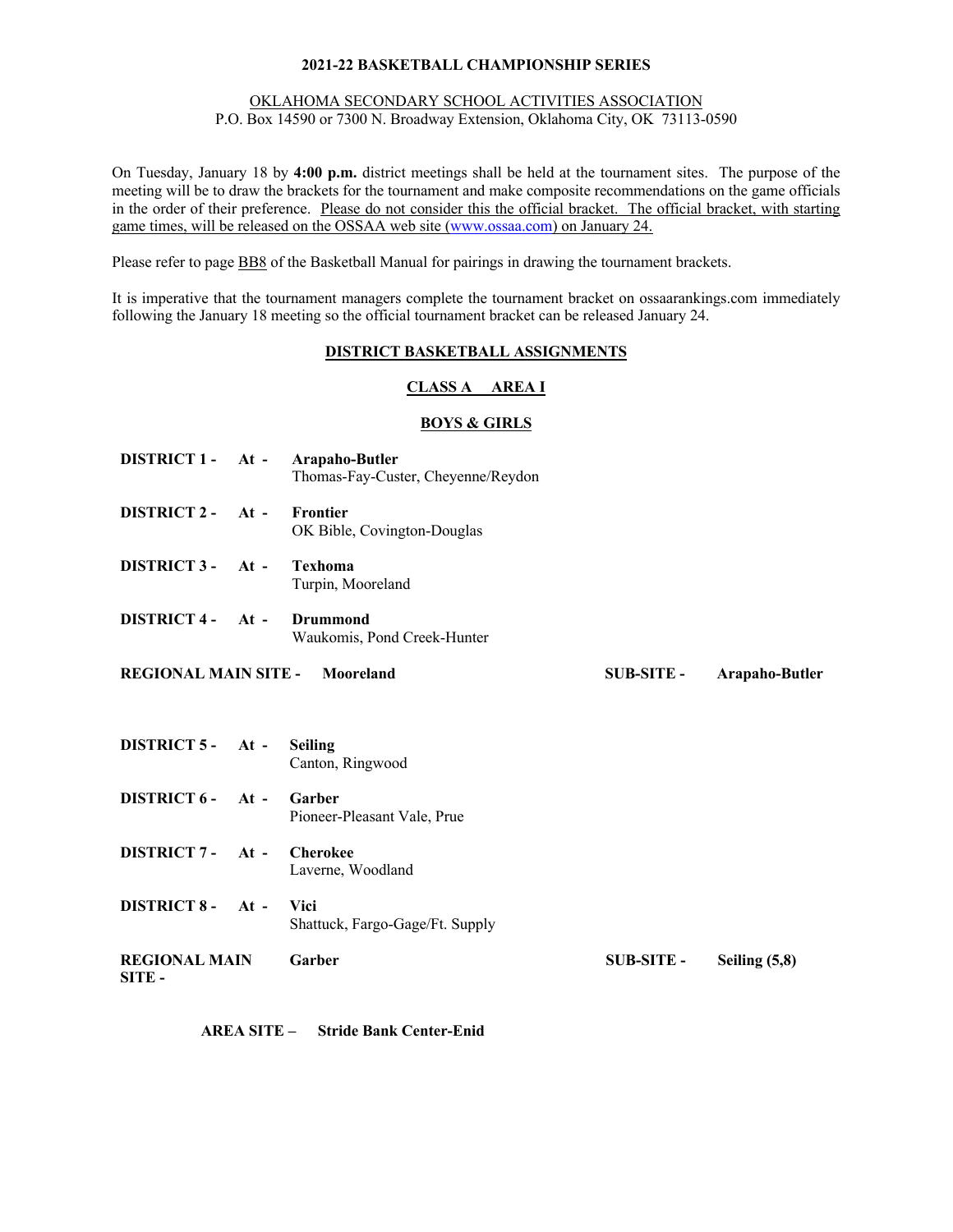## OKLAHOMA SECONDARY SCHOOL ACTIVITIES ASSOCIATION

P.O. Box 14590 or 7300 N. Broadway Extension, Oklahoma City, OK 73113-0590

On Tuesday, January 18 by **4:00 p.m.** district meetings shall be held at the tournament sites. The purpose of the meeting will be to draw the brackets for the tournament and make composite recommendations on the game officials in the order of their preference. Please do not consider this the official bracket. The official bracket, with starting game times, will be released on the OSSAA web site (www.ossaa.com) on January 24.

Please refer to page BB8 of the Basketball Manual for pairings in drawing the tournament brackets.

It is imperative that the tournament managers complete the tournament bracket on ossaarankings.com immediately following the January 18 meeting so the official tournament bracket can be released January 24.

## **DISTRICT BASKETBALL ASSIGNMENTS**

## **CLASS A AREA II**

## **BOYS & GIRLS**

- **DISTRICT 1 - At - Stuart** Summit Christian, Porum
- **DISTRICT 2 - At - Okarche** Yale, Drumright
- **DISTRICT 3 - At - Wellston**  Regent Prep, Barnsdall
- **DISTRICT 4 - At - Ripley** Olive, Dewar
- **REGIONAL MAIN SITE - Regent Prep SUB-SITE - Ripley (1-4)**

- **DISTRICT 5 - At - Riverfield** Quapaw, Depew
- **DISTRICT 6 - At - Vanoss** Konawa, Canadian
- **DISTRICT 7 - At - Arkoma**  Keota, Gore
- **DISTRICT 8 - At - Foyil** Cave Springs, Okay
- **REGIONAL MAIN SITE - Konawa SUB-SITE - Depew (5,8)**

**AREA SITE – Kellyville**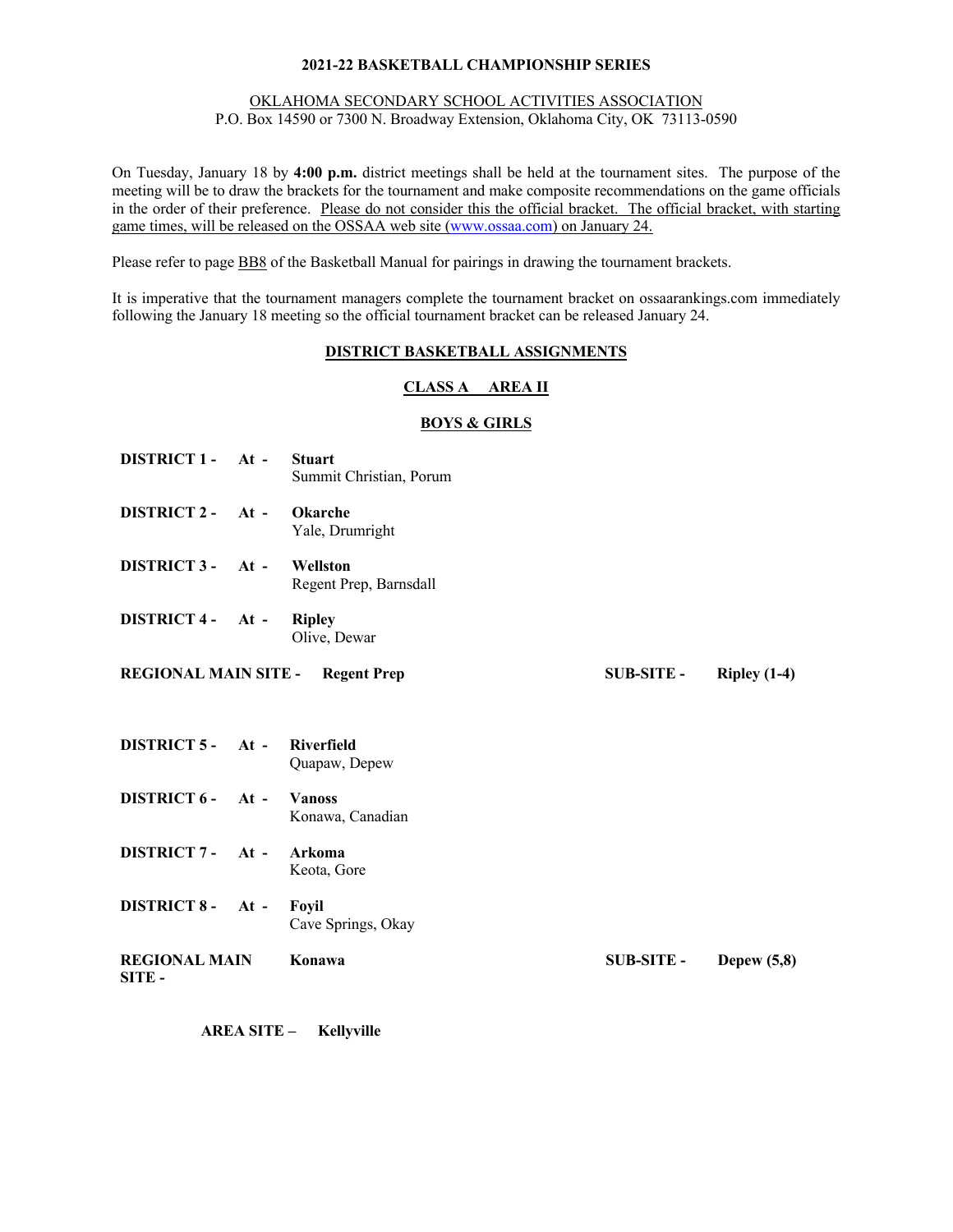## OKLAHOMA SECONDARY SCHOOL ACTIVITIES ASSOCIATION

P.O. Box 14590 or 7300 N. Broadway Extension, Oklahoma City, OK 73113-0590

On Tuesday, January 18 by **4:00 p.m.** district meetings shall be held at the tournament sites. The purpose of the meeting will be to draw the brackets for the tournament and make composite recommendations on the game officials in the order of their preference. Please do not consider this the official bracket. The official bracket, with starting game times, will be released on the OSSAA web site (www.ossaa.com) on January 24.

Please refer to page BB8 of the Basketball Manual for pairings in drawing the tournament brackets.

It is imperative that the tournament managers complete the tournament bracket on ossaarankings.com immediately following the January 18 meeting so the official tournament bracket can be released January 24.

### **DISTRICT BASKETBALL ASSIGNMENTS**

## **CLASS A AREA III**

## **BOYS & GIRLS**

- **DISTRICT 1 - At - Navajo** Hollis, Carnegie
- **DISTRICT 2 - At - Hydro-Eakly** Union City, Fletcher
- **DISTRICT 3 - At - Rush Springs** Wilson, Sterling
- **DISTRICT 4 - At - Burns Flat-Dill City** Canute, Snyder
- **REGIONAL MAIN SITE - Hydro-Eakly SUB-SITE - Burns Flat-Dill City (1-4)**

**DISTRICT 5 - At - Wayne** OK Christian Academy, Binger-Oney **DISTRICT 6 - At - Cyril** Ninnekah, Empire **DISTRICT 7 - At - Geronimo** Southwest Covenant, Waurika **DISTRICT 8 - At - Central High** Calumet, Ringling **REGIONAL MAIN SITE - Geronimo SUB-SITE - Central High (5,8)**

**AREA SITE – Cache**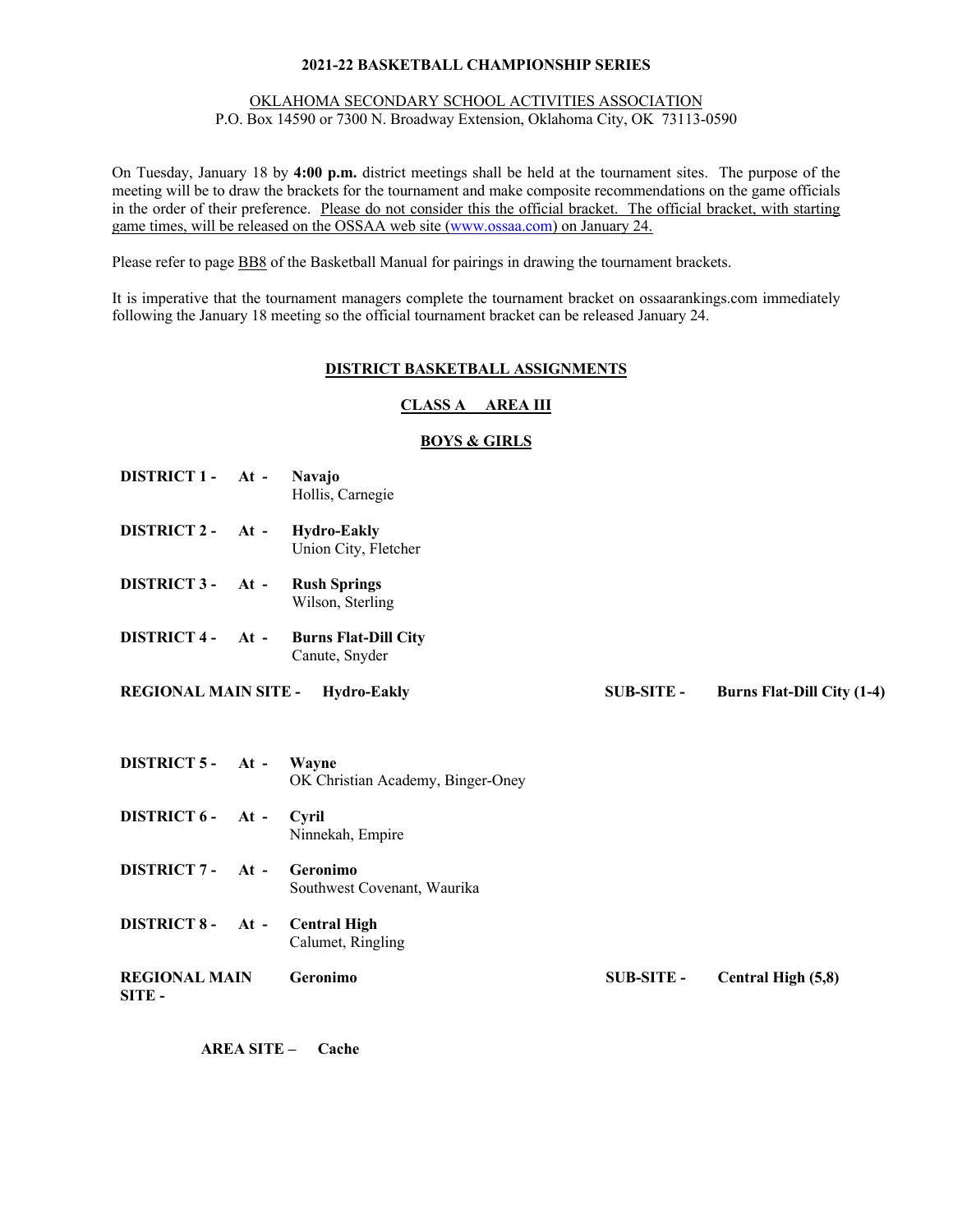## OKLAHOMA SECONDARY SCHOOL ACTIVITIES ASSOCIATION

P.O. Box 14590 or 7300 N. Broadway Extension, Oklahoma City, OK 73113-0590

On Tuesday, January 18 by **4:00 p.m.** district meetings shall be held at the tournament sites. The purpose of the meeting will be to draw the brackets for the tournament and make composite recommendations on the game officials in the order of their preference. Please do not consider this the official bracket. The official bracket, with starting game times, will be released on the OSSAA web site (www.ossaa.com) on January 24.

Please refer to page BB8 of the Basketball Manual for pairings in drawing the tournament brackets.

It is imperative that the tournament managers complete the tournament bracket on ossaarankings.com immediately following the January 18 meeting so the official tournament bracket can be released January 24.

## **DISTRICT BASKETBALL ASSIGNMENTS**

## **CLASS A AREA IV**

## **BOYS & GIRLS**

- **DISTRICT 1 - At - Stonewall** Davenport, Crowder
- **DISTRICT 2 - At - Caddo** Soper, Clayton
- **DISTRICT 3 - At - Rock Creek** Tushka, Ft. Towson
- **DISTRICT 4 - At - Allen** Velma-Alma, Elmore City-Pernell
- **REGIONAL MAIN SITE - Byng SUB-SITE - Allen (1-4)**

- **DISTRICT 5 - At - Red Oak** Gans, Talihina
- **DISTRICT 6 - At - Rattan** Wright City, Bennington
- **DISTRICT 7 - At - Strother** Wetumka, Quinton
- **DISTRICT 8 - At - Webbers Falls** Porter Consolidated, Weleetka
- **REGIONAL MAIN SITE - Quinton SUB-SITE - Red Oak (5,8)**

**AREA SITE – Shawnee High School**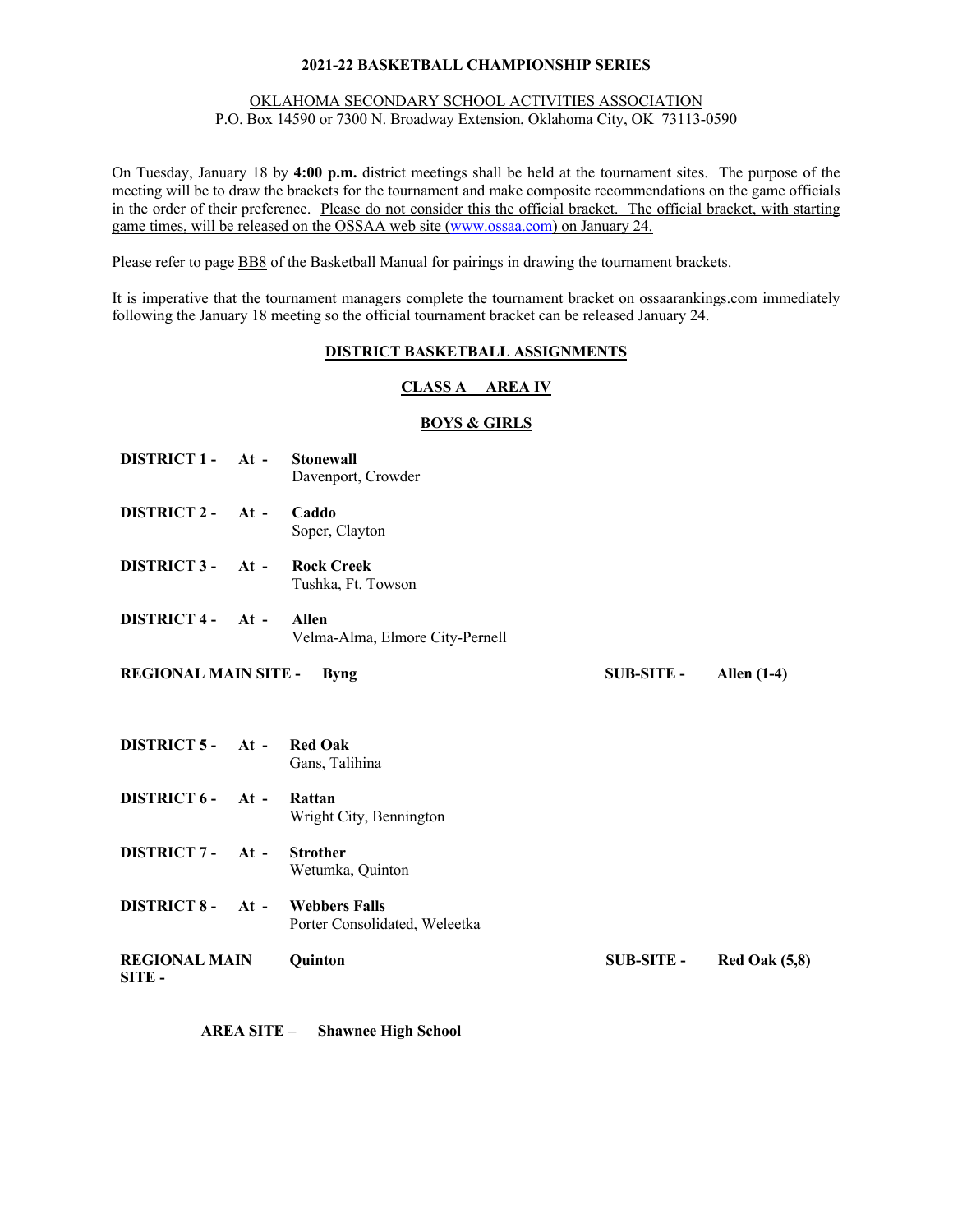### OKLAHOMA SECONDARY SCHOOL ACTIVITIES ASSOCIATION

P.O. Box 14590 or 7300 N. Broadway Extension, Oklahoma City, OK 73113-0590

On Tuesday, January 18 by **4:00 p.m.** district meetings shall be held at the tournament sites. The purpose of the meeting will be to draw the brackets for the tournament and make composite recommendations on the game officials in the order of their preference. Please do not consider this the official bracket. The official bracket, with starting game times, will be released on the OSSAA web site (www.ossaa.com) on January 24.

Please refer to page BB8 of the Basketball Manual for pairings in drawing the tournament brackets.

It is imperative that the tournament managers complete the tournament bracket on ossaarankings.com immediately following the January 18 meeting so the official tournament bracket can be released January 24.

## **DISTRICT BASKETBALL ASSIGNMENTS**

## **CLASS B AREA I**

## **BOYS & GIRLS**

- **DISTRICT 1 - At – Beaver** Boise City, Tyrone, Aline-Cleo/Freedom
- **DISTRICT 2 - At -Hammon** Sharon-Mutual/Taloga, Leedey
- **DISTRICT 3 - At -Indiahoma** Gracemont, Corn Bible Academy
- **DISTRICT 4 - At -Forgan** Yarbrough/Hardesty, Felt, Buffalo

### **REGIONAL MAIN SITE - Hammon SUB-SITE - Beaver**

- **DISTRICT 5 - At -Mt. View-Gotebo** Sweetwater, Geary, Okeene
- **DISTRICT 6 - At -Arnett** Cimarron, Goodwell, Waynoka
- **DISTRICT 7 - At -Kremlin-Hillsdale** Billings, Deer Creek-Lamont, Shidler
- **DISTRICT 8 - At -Timberlake** Balko, Burlington, Medford

## **REGIONAL MAIN SITE - Fairview SUB-SITE - Okeene**

**AREA SITE - Woodward**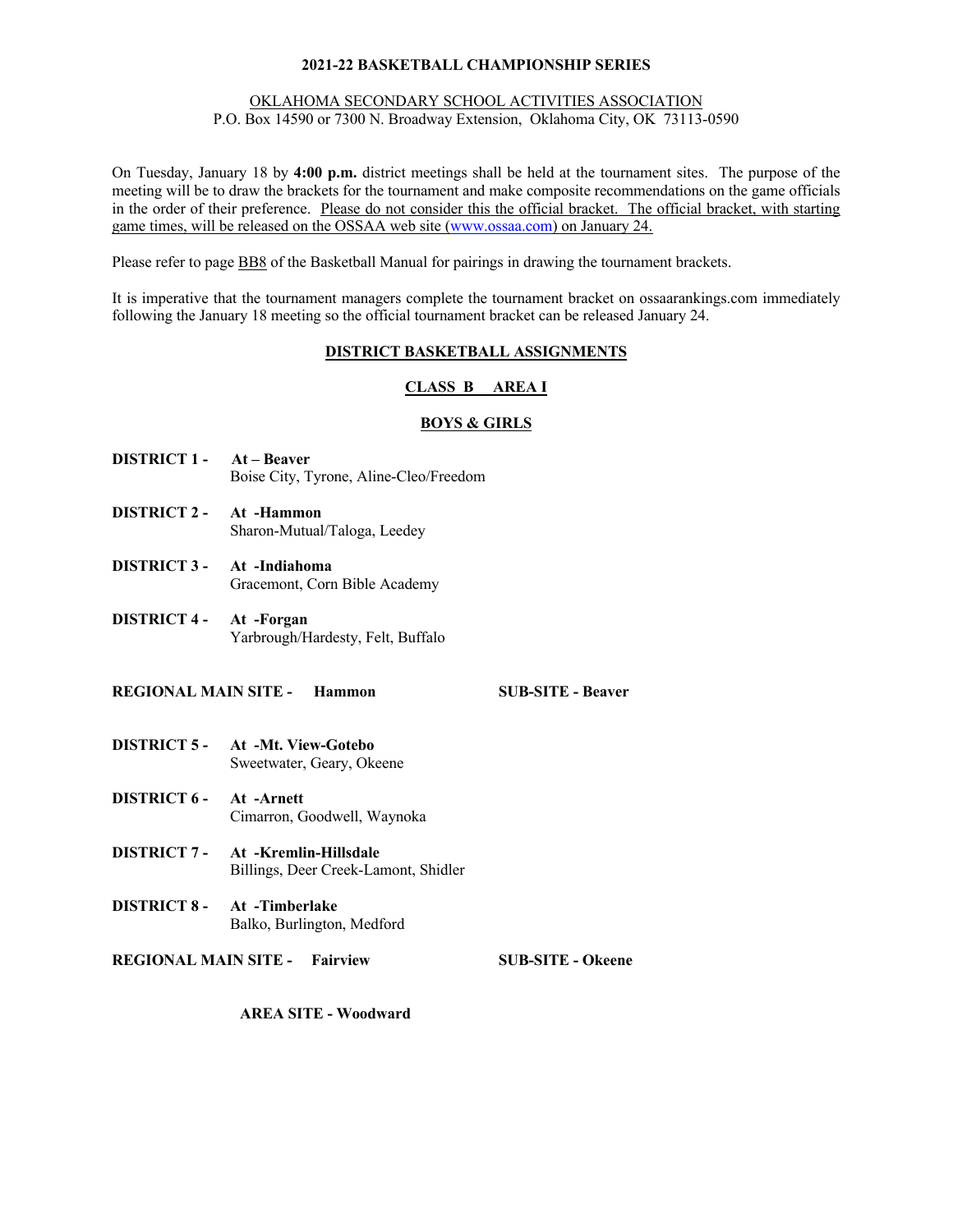### OKLAHOMA SECONDARY SCHOOL ACTIVITIES ASSOCIATION

P.O. Box 14590 or 7300 N. Broadway Extension, Oklahoma City, OK 73113-0590

On Tuesday, January 18 by **4:00 p.m.** district meetings shall be held at the tournament sites. The purpose of the meeting will be to draw the brackets for the tournament and make composite recommendations on the game officials in the order of their preference. Please do not consider this the official bracket. The official bracket, with starting game times, will be released on the OSSAA web site (www.ossaa.com) on January 24.

Please refer to page BB8 of the Basketball Manual for pairings in drawing the tournament brackets.

It is imperative that the tournament managers complete the tournament bracket on ossaarankings.com immediately following the January 18 meeting so the official tournament bracket can be released January 24.

#### . **DISTRICT BASKETBALL ASSIGNMENTS**

## **CLASS B AREA II**

## **BOYS & GIRLS**

- **DISTRICT 1 - At -Dover** Ft. Cobb-Broxton, Oilton
- **DISTRICT 2 - At -Coyle** Butner, Macomb, Wesleyan Christian
- **DISTRICT 3 - At -Lomega** Mulhall-Orlando, Agra
- **DISTRICT 4 - At -Paden** Carney, Oaks Mission
- **REGIONAL MAIN SITE - Coyle SUB-SITES - Dover**

- **DISTRICT 5 - At -Copan** South Coffeyville, Glencoe, Bluejacket
- **DISTRICT 6 - At -Braggs** Kinta, Welch, Watts
- **DISTRICT 7 - At - Wilson (Henryetta**) Earlsboro, Schulter, Mason
- **DISTRICT 8 - At -Varnum** New Lima, Wynona, Midway
- **REGIONAL MAIN SITE -Mvskoke Dome SUB-SITES- Glencoe**

**AREA SITE – Stroud**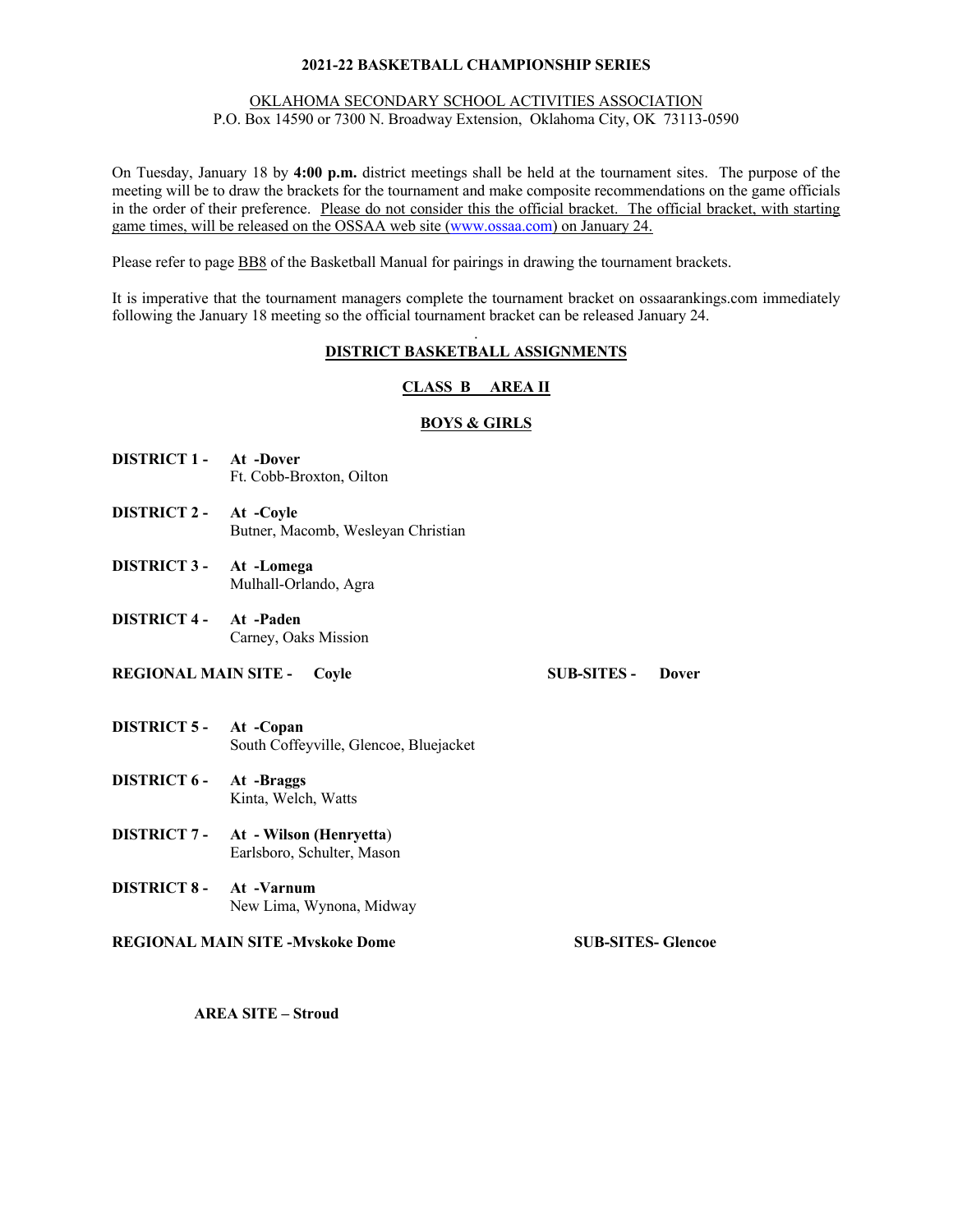### OKLAHOMA SECONDARY SCHOOL ACTIVITIES ASSOCIATION

P.O. Box 14590 or 7300 N. Broadway Extension, Oklahoma City, OK 73113-0590

On Tuesday, January 18 by **4:00 p.m.** district meetings shall be held at the tournament sites. The purpose of the meeting will be to draw the brackets for the tournament and make composite recommendations on the game officials in the order of their preference. Please do not consider this the official bracket. The official bracket, with starting game times, will be released on the OSSAA web site (www.ossaa.com) on January 24.

Please refer to page BB8 of the Basketball Manual for pairings in drawing the tournament brackets.

It is imperative that the tournament managers complete the tournament bracket on ossaarankings.com immediately following the January 18 meeting so the official tournament bracket can be released January 24.

#### . **DISTRICT BASKETBALL ASSIGNMENTS**

## **CLASS B AREA III**

## **BOYS & GIRLS**

### **BOYS & GIRLS**

- **DISTRICT 1 - At - Big Pasture** Grandfield, Temple
- **DISTRICT 2 - At - Lookeba-Sickles** Asher, Cement
- **DISTRICT 3 - At - Roff** Paoli, Alex
- **DISTRICT 4 - At - Fox** Thackerville, Ryan, Turner
- **REGIONAL MAIN SITE - Alex SUB-SITE - Fox (1-4)**

**DISTRICT 5 - At - Sentinel** Granite, Lone Wolf, Erick **DISTRICT 6 - At - Duke** Blair, Olustee-Eldorado, Tipton **DISTRICT 7 - At - Chattanooga** Bray-Doyle, Maysville **DISTRICT 8 - At - Maud** Verden, Bowlegs, Wanette **REGIONAL MAIN SITE - Chattanooga SUB-SITE - Verden (5,8)**

**AREA SITE – Chickasha**